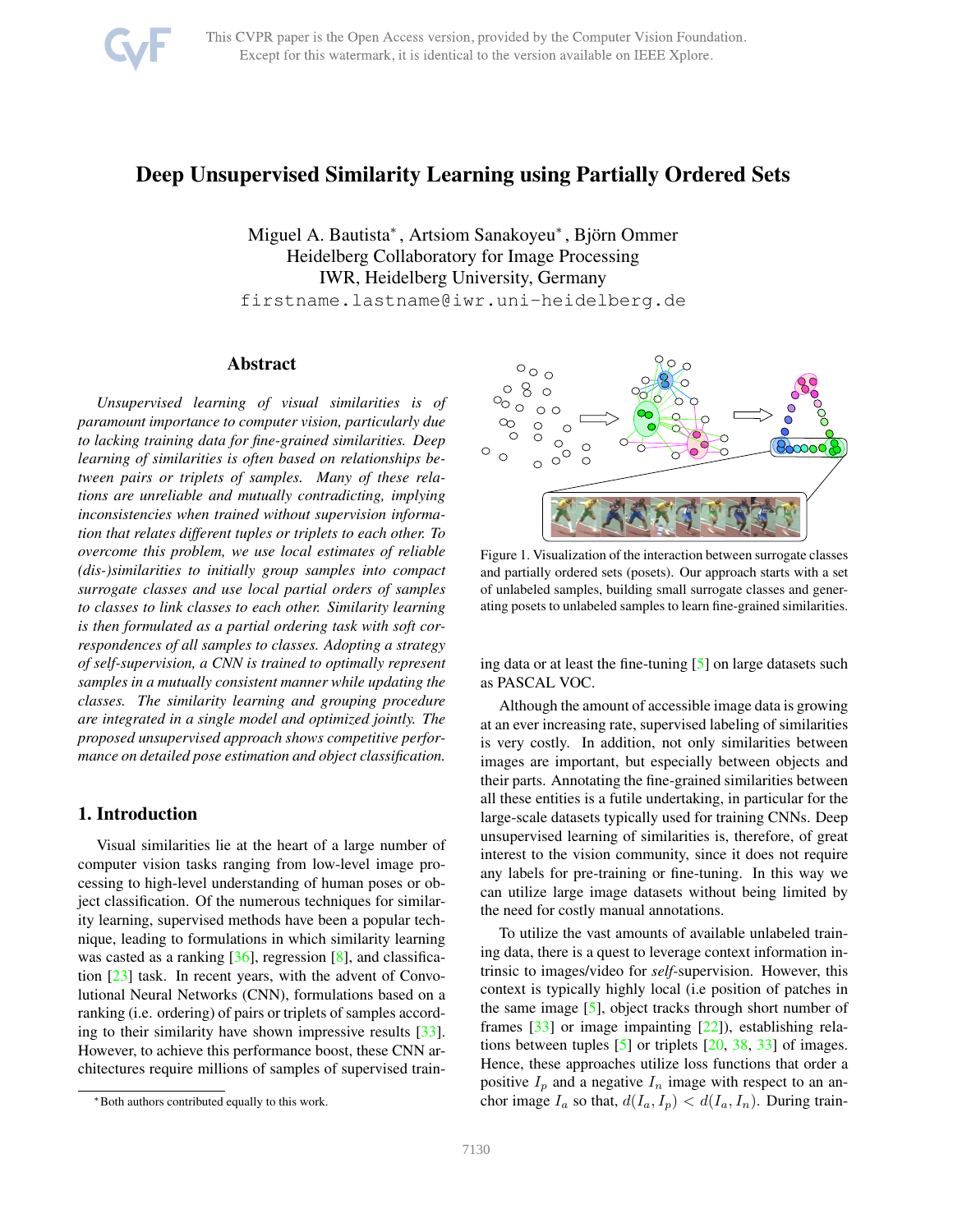<span id="page-1-0"></span>ing, these methods rely on the CNN to indirectly learn comparisons between samples that were processed in independent training batches, and generalize to unseen data.

Instead of relying on the CNN to indirectly balance and learn sample comparisons unseen during training, a more natural approach is to explicitly encode richer relationships between samples as supervision. In this sense, an effective approach to tackle unsupervised similarity learning is to frame it as a series of surrogate (i.e. artificially created) classification tasks  $[6, 3]$  $[6, 3]$ . Therefore, mutually similar samples are assigned the same class label, otherwise a different label. To obtain surrogate classification tasks, compact groups of mutually similar samples are computed by clustering [\[3\]](#page-8-5) over a weak initial representation (e.g standard features such as HOG). Then, each group receives a mutually exclusive label and a CNN is trained to solve the associated classification problem, thereby learning a representation that encodes similarity in the intermediate layers. However, given the unreliability of initial similarities, a large number of training samples are neither mutually similar nor dissimilar and are, thus, not assigned to any of the compact surrogate classes. Consequentially they are ignored during training, hence overlooking important information. Also, classification can yield fairly coarse similarities, considering the discrete nature of the classes. Furthermore, the similarities learnt by the different classification tasks are not optimized jointly, which can lead to mutually contradicting relationships, since transitivity is not captured.

To overcome the fundamental limitations of these approaches we propose to: *(i)* Cast similarity learning as a surrogate classification task, using compact groups of mutually related samples as surrogates classes in a self-supervision spirit. *(ii)* Combine classification with a partial ordering of samples. Even samples, which cannot be assigned to any surrogate class due to unreliable initial similarities are thus incorporated during training and in contrast to discrete classification, more fine-grained relationships are obtained due to the ordering. *(iii)* Explicitly optimize similarities in a given representation space, instead of using the representation space indirectly learnt by intermediate layers of a CNN trained for classification.*(iv)* Jointly optimize the surrogate classification tasks for similarity learning and the underlying grouping in a recurrent framework which is end-to-end trainable. Fig. [2](#page-2-0) shows a conceptual pipeline of the proposed approach.

Experimental evaluation on diverse tasks of pose estimation and object classification shows state-of-the-art performance on standard benchmarks, thus underlining the wide applicability of the proposed approach. In the pose estimation experiments we show that our method learns a general representation, which can be transferred across datasets and is even valuable for initialization of supervised methods. In addition, in the object classification experiments we successfully leverage large unlabeled datasets to learn representations in the fashion of zero-shot learning.

### 2. Related Work

Similarity learning has been a problem of major interest for the vision community from its early beginnings, due to its broad applications. With the advent of CNNs, several approaches have been proposed for supervised similarity learning using either pairs [\[39\]](#page-9-4), or triplets [\[32\]](#page-9-5) of images. Furthermore, recent works by Misra et al. [\[20\]](#page-8-3), Wang et al. [\[33\]](#page-9-2), and Doersh et al. [\[5\]](#page-8-1) showed that temporal information in videos and spatial context information in images can be utilized as a convenient supervisory signal for learning feature representation with CNNs in an unsupervised manner. However, either supervised or unsupervised, all these formulations for learning similarities require that the supervisory information scales quadratically for pairs of images, or cubically for triplets. This results in very large training time. Furthermore, tuple and triplet formulations advocate on the CNN to indirectly learn to conceal unrelated pairs of samples (i.e. pairs that were not tied to any anchor) that are processed in different, independent batches during training. Another recent approach that has been proposed for learning similarities in an unsupervised manner is to build a surrogate (i.e. an artificial) classification task either by utilizing heavy data augmentation [\[6\]](#page-8-4) or by clustering based on initial weak estimates of similarities  $[3, 15]$  $[3, 15]$ . The advantage of these approaches over tuple or triplet formulations is that several relationships of similarity (samples in the same class) and dissimilarity (samples in other classes) between samples are utilized during training. This results in more efficient training procedures, avoiding to sample millions of pairs or triplets of samples and encoding richer relationships between samples.

In addition, similarity learning has also been studied from the perspective of metric learning approaches [\[35,](#page-9-6) [26,](#page-9-7) [25\]](#page-9-8). In the realm of supervised metric learning methods, Roweis et. al [\[26\]](#page-9-7) formulated metric learning as a cross-entropy based classification problem in which all pairwise neighbouring samples are pulled together while nonneighbouring samples are pushed away. However, provided that clusters of neighbouring points can have an arbitrary large number of samples, this strategy fails to scale to the large image collections used for unsupervised learning of similarities. Further efforts [\[28,](#page-9-9) [19\]](#page-8-7) have tried to reduce the computational cost of performing all pairwise comparisons [\[17\]](#page-8-8). Recently, [\[34\]](#page-9-10) leveraged low-density classifiers to enable the use of large volumes of unlabelled data during training. However, [\[34\]](#page-9-10) cannot be successfully applied to the unsupervised scenario, since it requires a strongly supervised initialization , e.g. an ImageNet pre-trained model.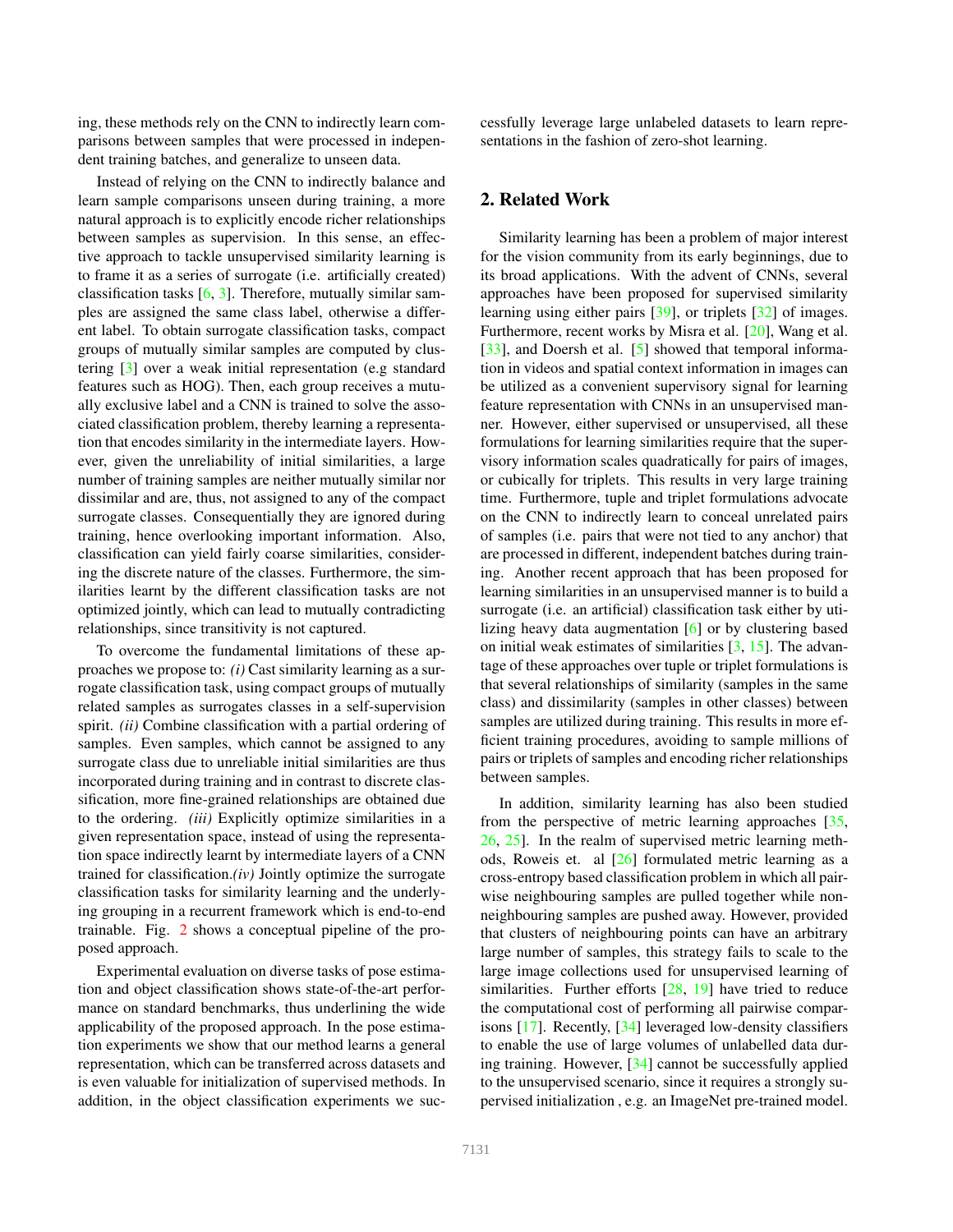<span id="page-2-3"></span>

<span id="page-2-0"></span>Figure 2. Visual summary of our approach. In the y-steps the clustering procedure computes surrogate classes (shaded in color) based on the current representation. In the  $\phi$ -steps we learn a representation using the surrogate classes and partial orders of samples not assigned to any surrogate class (samples in white), by pulling them closer to their nearest classes and pushing them further from the rest.

# 3. Approach

In this section we show how to combine partially ordered sets (posets) of samples and surrogate classification to learn fine-grained similarities in an unsupervised manner. Key steps of the approach include: *(i)* Compute compact groups of mutually related samples and use each group as a surrogate class in a classification task. *(ii)* Learn fine-grained similarities by modelling partial orderings to also leverage those samples that cannot be assigned to a surrogate class. *(iii)* Due to the interdependence of grouping and similarity learning we jointly optimize them in a recurrent framework. Fig. [2](#page-2-0) shows a visual example of the main steps of our approach.

#### <span id="page-2-2"></span>3.1. Grouping

To formulate unsupervised similarity learning as a classification approach we need to define surrogate classes, since labels are not available. To compute these surrogate classes we first gather compact groups of samples using standard feature distances (LDA whitened HOG [\[12,](#page-8-9) [27,](#page-9-11) [7\]](#page-8-10)). HOG-LDA is a computationally effective foundation for estimating similarities between a large number of samples. Let our training set be defined as  $X \in \mathbb{R}^{n \times p}$ , where *n* is the total number of samples and  $x_i$  is the *i*−th sample. Then, the HOG-LDA similarity between a pair of samples  $x_i$  and  $\mathbf{x}_j$  is defined as  $s_{ij} = \exp(-\|\phi(\mathbf{x}_i) - \phi(\mathbf{x}_j)\|_2)$ . Here  $\phi(\mathbf{x}_i) \in \mathbb{R}^{1 \times d}$  is the d–dimensional representation of sample  $x_i$  in the HOG-LDA feature space.

Albeit unreliable to relate all samples to another, HOG-LDA similarities can be used to find the nearest and furthest neighbors, as highly similar and dissimilar samples to a given anchor sample  $x_i$  stand out from the similarity distribution. Therefore, to build surrogate classes (i.e. compact groups of samples) we group each  $x_i$  with its immediate neighborhood (samples with similarity within the top  $5\%$ ) so that all merged samples are mutually similar. These groups are compact, differ in size, and may be mutually overlapping. To reduce redundancy, highly overlapping classes are subsequently merged by agglomerative clustering, which terminates if intra-class similarity of a surrogate class is less than half of its constituents. We denote the set of samples assigned to the  $c$ -th surrogate class as  $\mathcal{C}_c$ , and the label assigned to each sample as  $y \in \{-1, 0, \ldots, C-1\}^{1 \times n}$ , where the label assigned to sample  $x_i$  is denoted as  $y_i$ . All samples that are not assigned to any surrogate class get label  $-1$ .

### 3.2. Partially Ordered Sets

Provided the unreliability of similarity estimates used for building surrogate classes, a large number of samples cannot be assigned to any class, because they are neither similar nor dissimilar to any sample. This deprives the optimization of using all available data during training. As a result, fine-grained similarities are poorly represented, since learning to classify surrogate classes does not model relative similarities of samples that are not assigned to any class. To overcome this limitation we leverage the information encoded in posets of samples relative to a surrogate class. That is, for each sample not assigned to any surrogate class (i.e.  $x_i : y_i = -1$ ) we compute a soft assignment (i.e. a similarity score) to the  $Z$  nearest surrogate classes  $C_z : z \in \{1, \ldots, Z\}$ . Once all unlabeled points are softly assigned to their  $Z$  nearest classes, we obtain as a result, a poset  $P_c$  for each class. Thus, a poset  $P_c$  is a set of samples which are softly assigned to class  $\mathcal{C}_c$ . Posets can be of variable size and partially overlapping. We show a visual example of a poset in Fig. [3.](#page-3-0)

Formally, given a deep feature representation  $\phi^{\theta}$  (e.g an arbitrary layer in a CNN with parameters  $\theta$ ), and a surrogate class  $C_c$ , a poset of unlabeled samples  $\mathcal{P}_c = {\mathbf{x}_j, \dots, \mathbf{x}_k}$  :  $y_j = y_k = -1 \forall j, k$  with respect to  $C_c$  is defined as:

<span id="page-2-1"></span>
$$
\forall_{\mathbf{x}_i \in C_c} \{ \exp(-\|\phi^{\theta}(\mathbf{x}_i) - \phi^{\theta}(\mathbf{x}_j)\|_2) > \n\exp(-\|\phi^{\theta}(\mathbf{x}_i) - \phi^{\theta}(\mathbf{x}_k)\|_2) \} \iff j < k \forall j, k. \tag{1}
$$

In Eq.  $(1)$  a poset is defined by computing the similarity of unlabeled sample  $x_i$  to all the samples in class  $\mathcal{C}_{c}$ , which during training is costly to optimize. However, due the compactness of our grouping approach, which only gathers very similar samples into surrogate  $\mathcal{C}_c$ , we can effectively replace the similarities to all points in  $\mathcal{C}_c$  by the similarity to a representative sample  $\bar{\mathbf{x}}_c$  in  $\mathcal{C}_c$ , which is the class medioid,  $\bar{\mathbf{x}}_c = \underset{\mathbf{x}_i \in \mathcal{C}_c}{\text{argmin}}$  $\sum$  $\mathbf{x}_j{\in}\mathcal{C}_c$  $\|\phi^{\theta}(\mathbf{x}_i) - \phi^{\theta}(\mathbf{x}_j)\|_2.$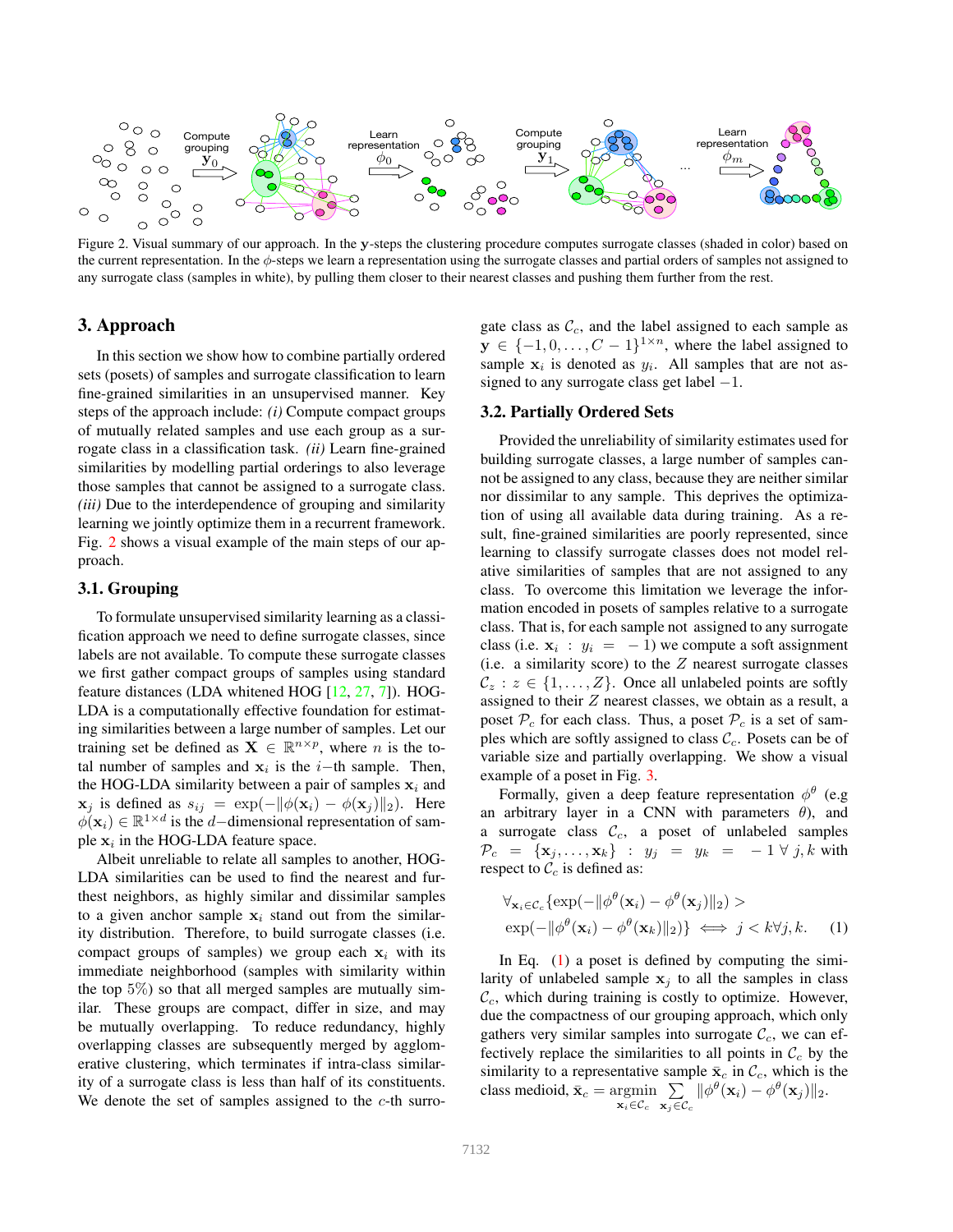<span id="page-3-4"></span>

<span id="page-3-0"></span>Figure 3. Visual interpretation of a poset. Samples assigned to a surrogate class are shaded in a particular color, while samples not assigned to surrogate classes are represented in white.

Following the definition of a poset in Eq. [1,](#page-2-1) the widely adopted tuple and triplet formulations [\[5,](#page-8-1) [33,](#page-9-2) [20,](#page-8-3) [38\]](#page-9-3) are a specific case of a poset in which  $P$  contains at most 2 samples, and  $\mathcal{C}_c$  contains just one. In this sense, deep feature representations  $\phi$  (i.e. CNNs) trained using triplet losses seek to sort two pairs of samples (i.e. anchor-positive and anchor-negative) according to their similarity. As a result, triplet formulations rely on the CNN to *indirectly* learn to compare and reconcile the vast number of *unrelated* sampled pairs that were processed on different, independent mini-batches during training. In contrast, posets, explicitly encode an ordering between a large number of sample pairs (i.e pairs consisting of an unlabeled sample and its nearest class representative). Therefore, using posets during training enforces the CNN to order all unlabeled samples  $x_i$ :  $y_i$  = -1 according to their similarity to the Z nearest class representatives  $\mathbf{r}_i^z : z \in \{1, \ldots, Z\}$ , where  $\mathbf{r}_i^z$  is the z-th nearest  $\bar{\mathbf{x}}_c$  to sample  $\mathbf{x}_i$ , learning fine-grained interactions between samples. Posets generalize tuple and triplet formulations by encoding similarity relationships between unlabeled samples to make a decision whether to move closer to a surrogate class. This effectively increases our training set when compared to just using the samples assigned to surrogate classes, and allows us to model finer relationships.

### 3.3. Objective function

In our formulation, we strive for a trade-off model in which we jointly optimize a surrogate classification task and a metric loss to capture the fine-grained similarities encoded in posets. Therefore, we seek an objective function  $\mathcal L$  which penalizes:  $(i)$  misclassifications of samples  $x_i$  with respect to their surrogate label  $y_i$ , and  $(ii)$  similarities of samples  $x_i$ :  $y_i$  = -1. with respect to their Z nearest class representatives. The objective function should inherit the reliability of framing similarity learning as surrogate classification tasks, while using posets to incorporate those training samples that were previously ignored because they could not be assigned to any surrogate class. In particular, we require the CNN to pull samples from posets  $x_i \in \mathcal{P}_c$ closer to their  $Z$  nearest class representatives, while pushing them further from all other class representatives in a training mini-batch. Furthermore, we require that unreliable similarities (i.e. samples that are far from all surrogate classes), vanish from the loss, rendering the learning process robust to outliers. In addition, in order to capture fine-grained similarity relationships, we want to directly optimize the feature space  $\phi$  in which similarities are computed.

Therefore, let  $\mathbf{R}^z \in \mathbb{R}^{n \times d}$  denote the z-th nearest class representatives of each unlabeled sample  $x_i : y_i = -1$ , where  $\mathbf{r}_i^z$  is the z-th nearest class representative of sample  $\mathbf{x}_i$ , and  $\theta$  be the parameters of the CNN. Then, our objective function combines the surrogate classification loss  $\mathcal{L}_1$  with our poset loss  $\mathcal{L}_2$ :

$$
\mathcal{L}(\mathbf{x}_i, y_i, \mathbf{R}; \theta) = \frac{1}{N} \sum_{i=1}^{N} \mathcal{L}_1(\mathbf{x}_i, y_i) + \lambda \mathcal{L}_2(\mathbf{x}_i, \mathbf{R}, \phi),
$$
\n(2)

where  $\lambda$  is a scalar and,

<span id="page-3-1"></span>
$$
\mathcal{L}_1(\mathbf{x}_i, y_i; \theta) = -\log \frac{\exp(t_{i, y_i}^{\theta})}{\sum_{j=0}^{C-1} \exp(t_{i, j}^{\theta})} \mathbb{1}_{y_i \neq -1},
$$
(3)

<span id="page-3-2"></span>
$$
\mathcal{L}_2(\mathbf{x}_i, \mathbf{R}; \theta) =
$$
\n
$$
\sum_{i=1}^{Z} \exp\left(\frac{-1}{2\sigma^2} \left( \|\phi^{\theta}(\mathbf{x}_i) - \phi^{\theta}(\mathbf{r}_i^z)\|_2^2 - \gamma \right) \right)
$$
\n
$$
= -\log \frac{z-1}{\sum_{j=1}^{C'} \exp\left(\frac{-1}{2\sigma^2} \|\phi^{\theta}(\mathbf{x}_i) - \phi^{\theta}(\mathbf{r}_j)\|_2^2 \right)}.
$$
\n(4)

In Eq. [\(3\)](#page-3-1),  $\mathbf{t}_i^{\theta} = \mathbf{t}^{\theta}(\mathbf{x}_i)$  are the logits of sample  $\mathbf{x}_i$  for a CNN with parameters  $\theta$ . In Eq. [\(4\)](#page-3-2) C' is the number of surrogate classes in the batch,  $\sigma$  is the standard deviation of the current assignment of samples to surrogate classes, and  $\gamma$  is the margin between surrogate classes. It is note-worthy that Eq. [\(4\)](#page-3-2) can scale to an arbitrary number of classes, since it does not depend on a fixed-sized output target layer, avoiding the shortcomings of large output spaces in CNN learning  $[31]$  $[31]$  $[31]$ <sup>1</sup>.

Finally, note that if  $Z = 1$  the problem reduces to a cross-entropy based classification, where the standard logits (i.e. outputs of the last layer) are replaced by the similarity to the surrogate class representative in feature space  $\phi$ . However, for  $Z > 1$  relative similarities between surrogate classes enter into play and posets encoding fine-grained interactions naturally arise (cf. Fig. [5\)](#page-6-0). In all our experiments we set  $Z \geq 2$ . During training, CNN parameters  $\theta$ are updated by error-backpropagation with stochastic minibatch gradient descent. In typical classification scenarios the training set is randomly shuffled to avoid biased gradient computations that hamper the learning process. Therefore, at training time we build our mini-batches of samples by selecting a random set of samples not assigned to a surrogate

<span id="page-3-3"></span><sup>&</sup>lt;sup>1</sup>In our experiments we successfully scaled the output space to 20K surrogate classes.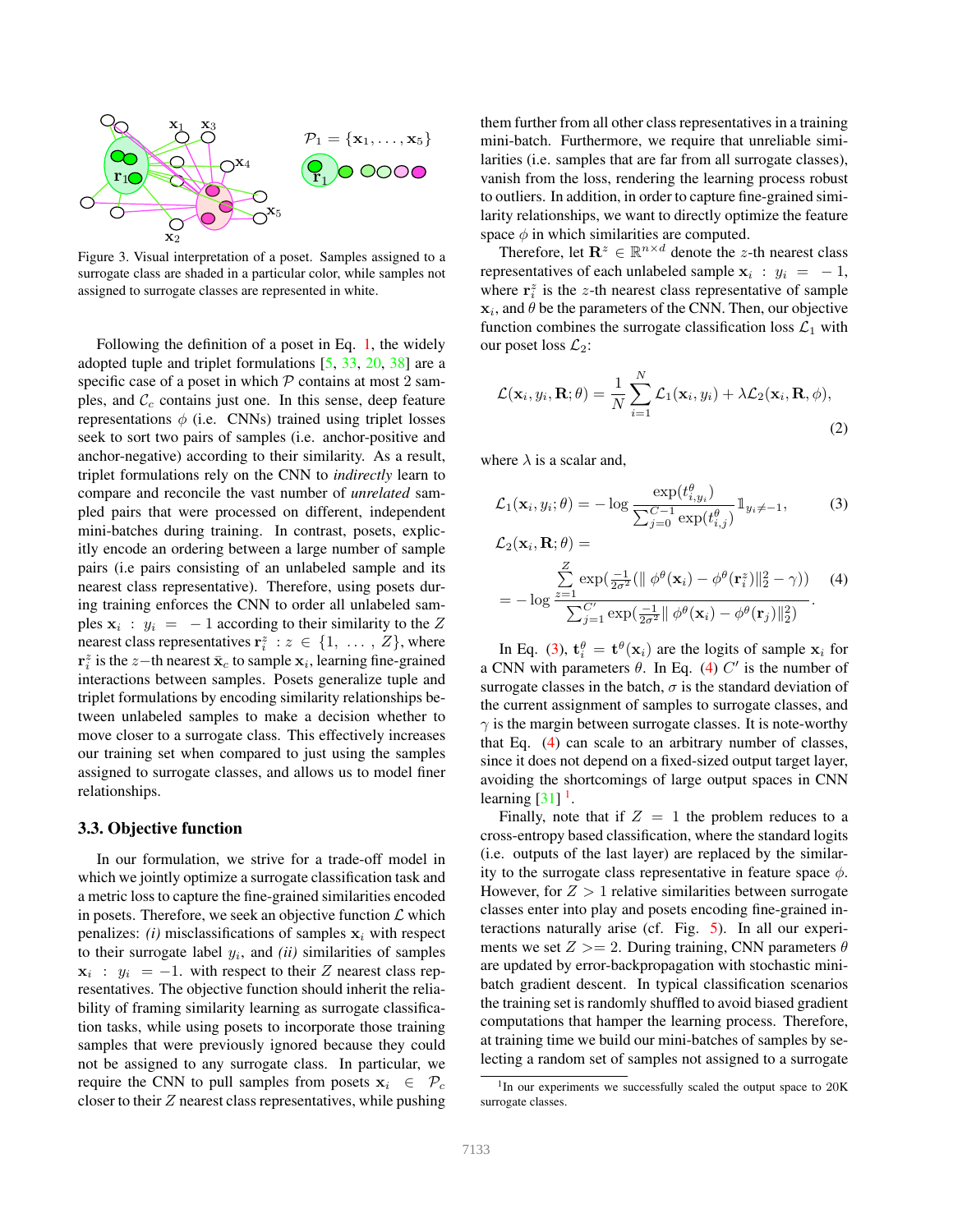<span id="page-4-6"></span>

<span id="page-4-0"></span>Figure 4. Loss value  $\mathcal L$  for long jump category over each unrolling step. Evidently the model benefits from jointly optimizing  $\{y, \theta\}$ .

class  $x_i$ :  $y_i = -1$ , and retrieving all the surrogate classes  $\mathcal{C}_c$  which contain  $x_i$  in their poset  $x_i \in \mathcal{P}_c$ . In Fig. [4](#page-4-0) we take as a study case the *long jump* category of the Olympic Sports dataset (cf. Sec. [4\)](#page-4-1) and show the  $\mathcal L$  decreases along iterations. In particular, we show that if y and  $\theta$  are optimized jointly we attain better performance.

#### <span id="page-4-4"></span>3.4. Joint Optimization

In our setup, the grouping and similarity learning tasks are mutually dependent on each other. Therefore, we strive to jointly learn a representation  $\phi^{\theta}$ , which captures similarity relationships, and an assignment of samples to surrogate classes y. A natural way to model such dependence in variables is to use a Recurrent Neural Network (RNN) [\[18\]](#page-8-11). In particular, RNNs have shown a great potential to model relationships on sequential problems, where each prediction depends on previous observations. Inspired by this insight, we employ a recurrent optimization technique. Following the standard process for learning RNNs we jointly learn  $\{y, \theta\}$  by unrolling the optimization into steps. At time step m we update y and  $\theta$  as follows:

$$
\mathbf{y}^{(m)} = \underset{\mathbf{y}}{\operatorname{argmax}} \mathcal{G}(\mathbf{X}; \phi^{\theta^{(m-1)}}, \mathbf{y}^{(m-1)})
$$
(5)  
s.t. 
$$
\sum_{i:y_i=c}^{n} 1 > t, \forall_{c \in \{0,\dots,C-1\}},
$$

$$
\theta^{(m)} = \underset{\theta}{\operatorname{argmin}} \mathcal{L}(\mathbf{X}, \mathbf{y}^{(m)}, \mathbf{R}^{(m)}; \theta^{(m-1)}).
$$
(6)

Where  $\mathcal G$  is a cost function of pairwise clustering that favors compactness based on sample similarities, which are entailed by the representation  $\varphi^{\theta^{(m-1)}}$ , and t is a lower bound on the number of samples of each cluster.

$$
G(\mathbf{X}; \phi^{\theta}, \mathbf{y}) =
$$
  
= 
$$
\sum_{c=0}^{C-1} \sum_{i:y_i=c}^{n} \frac{\sum_{j:y_j=c}^{n} \exp(-\|\phi^{\theta}(\mathbf{x}_i) - \phi^{\theta}(\mathbf{x}_j)\|_2)}{\left(\sum_{j:y_j=c}^{n} 1\right)^2}.
$$
 (7)

In order to avoid the trivial solution of assigning a single sample to each cluster we initialize  $y^{(0)}$  with the grouping introduced in Sec. [3.1](#page-2-2) using HOG-LDA as our initial  $\phi$ . In our implementation, y follows a relaxed one-hot encoding, which can be interpreted as an affinity of samples to clusters. Then, Eq. [\(5\)](#page-4-2) becomes differentiable and is optimized using SGD. Subsequently,  $\mathcal L$  learns a deep similarity encoding representation  $\phi^{\theta(m)}$  on samples **X** using assignments  $y^{(m)}$  and partial orders of X with respect to representatives  $\mathbf{R}^{(m)}$ . In a typical RNN scenario, for each training iteration the RNN is unrolled  $m$  steps. However, this would be inefficient in our setup, as the CNN representation  $\phi^{\theta}$  is learnt using SGD, and thus, requires to be optimized for a large number of iterations to be reliable, especially at the first unrolled steps. Therefore, at each step m, we find  $\theta^{(m)}$  by optimizing Eq. [\(6\)](#page-4-3) for a number of iterations, fixing  $y^{(m)}$  and  $\mathbf{R}^{(m)}$ . Then, we use  $\theta^{(m)}$  to find the optimal  $y^{(m+1)}$  by optimizing  $G$  using SGD. The presented RNN can also be interpreted as block-coordinate descent  $[37]$ , where the grouping y is fixed while updating the representation parameters  $\theta$  and vice versa. The convergence of block coordinate-descent methods has been largely discussed obtaining guarantees of convergence to a stationary point [\[30,](#page-9-14) [4\]](#page-8-12).

### <span id="page-4-1"></span>4. Experiments

In this section we present a quantitative and qualitative analysis of our poset based approach on the challenging and diverse scenarios of human pose estimation and object classification. In all our experiments we adopt the AlexNet architecture [\[14\]](#page-8-13).

#### 4.1. Human Pose Estimation

<span id="page-4-3"></span><span id="page-4-2"></span>To evaluate the proposed approach in the context of pose estimation we consider 3 different datasets, Olympic Sports (OS), Leeds Sports Pose (LSP), and MPII-Pose (MPI). We show that our unsupervised method is valuable for a range of retrieval problems: For OS we evaluate zero-shot retrieval of detailed postures. On LSP, we perform zero-shot and semi-supervised estimation of pose. Finally, on MPII we evaluate our approach as an initialization for a supervised learning approach for pose estimation. In contrast to other methods that fine-tune supervised initializations of a CNN, we train our AlexNet [\[14\]](#page-8-13) architecture from scratch.

#### <span id="page-4-5"></span>4.1.1 Olympic Sports

The Olympic Sports dataset  $[21]$  is a compilation of video sequences of different 16 sports competitions, containing more than 110000 frames overall. We use the approach of [\[10\]](#page-8-15) to compute person bounding boxes and utilize this large dataset to learn a general representation that encodes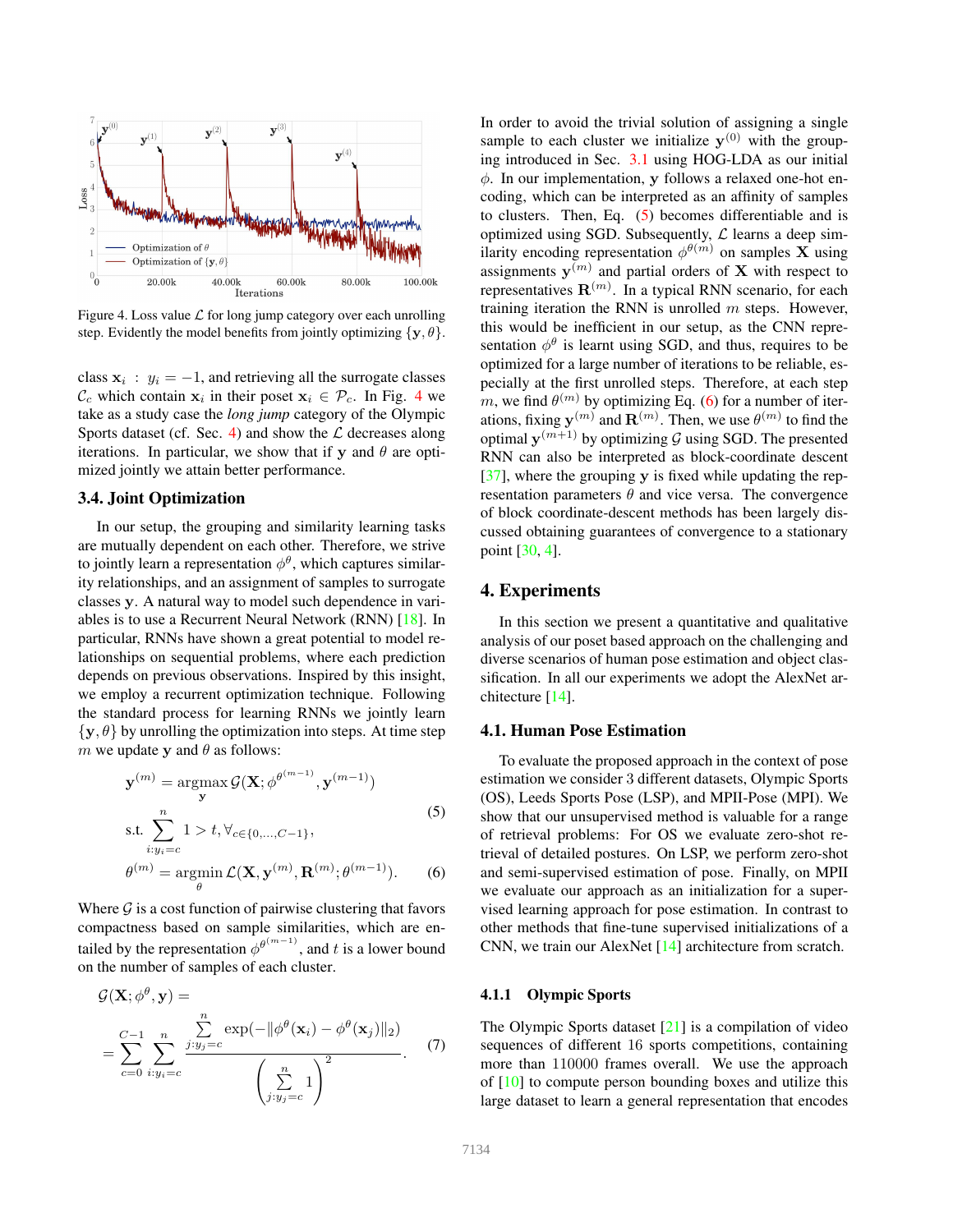<span id="page-5-2"></span>fine-grained posture similarities. In order to do so, we initially compute 20000 surrogate classes consisting of 8 samples in average. Then, we utilize partially ordered sets of samples not assigned to any surrogate classes. To train our RNN we use the optimization approach described in Sec. [3.4,](#page-4-4) where the RNN is unrolled on  $m = 10$  steps. At each unrolled step,  $\theta$  is updated during 20000 iterations of error-backpropagation. To evaluate our representation on fine-grained posture retrieval we utilize the annotations provided by  $[3]$  on their project webpage  $^2$  $^2$  and follow their evaluation protocol, using their annotations only for testing. We compare our method with CliqueCNN [\[3\]](#page-8-5) by directly evaluating their models provided  $at^2$  $at^2$ , the triplet formulation of Shuffle&Learn [\[20\]](#page-8-3), the tuple approach of Doersch et. al [\[5\]](#page-8-1), Exemplar-CNN [\[6\]](#page-8-4), Alexnet [\[14\]](#page-8-13), Exemplar-SVMs  $[16]$ , and HOG-LDA  $[12]$ . For completeness we also include a version of our model that was initialized with Im-agenet model [\[14\]](#page-8-13). During training we use as  $\phi$  the *fc*7 output representation of Alexnet and compute similarities using cosine distance. We use *Tensorflow* [\[1\]](#page-8-17) for our implementation. (*i*) For CliqueCNN, Shuffle& Learn, and Doersh et. al methods we use the models downloaded from their respective project websites. *(ii)* Exemplar-CNN is trained using the best performing parameters reported in [\[6\]](#page-8-4) and the 64c5-128c5-256c5-512f architecture. Then we use the output of fc4 and compute 4-quadrant max pooling. *(iii)* Exemplar-SVM was trained on the exemplar frames using the HOG descriptor. The samples for hard negative mining come from all categories except the one that an exemplar is from. We performed cross-validation to find an optimal number of negative mining rounds (less than three). The class weights of the linear SVM were set as  $C_1 = 0.5$  and  $C_2 = 0.01$ . During training of our approach, each image in the training set is augmented by performing random translation, scaling and rotation to improve invariance with respect to these.

In Tab. [1](#page-5-1) we show the average AuC over all categories for the different methods. When compared with the best runner up [\[3\]](#page-8-5), the proposed approach improves the performance  $2\%$  (the method in [\[3\]](#page-8-5) was pre-trained on Imagenet). This improvement is due to the additional relationships established by posets on samples not assigned to any surrogate class, which [\[3\]](#page-8-5) ignored during training. In addition, when compared to the state-of-the-art methods that leverage tuples [\[5\]](#page-8-1) or triplets [\[20\]](#page-8-3) for training a CNN from scratch, our approach shows 16% higher performance. This is explained by the more detailed similarity relationships encoded in each poset, which in tuple methods the CNN has to learn implicitly.

In addition to the quantitative analysis we also perform a qualitative evaluation of the similarities learnt by the proposed method. In order to do so, we take a sequence from

| $HOG-LDA [12]$  | Ex-SVM $[16]$        | Ex-CNN $[6]$      |
|-----------------|----------------------|-------------------|
| 0.62            | 0.72                 | 0.64              |
| Alexnet $[14]$  | Doersch et. al $[5]$ | Suffle&Learn [20] |
| 0.65            | 0.62                 | 0.63              |
| CliqueCNN $[3]$ | Ours scratch         | Ours Imagenet     |
| ገ ጸ3            | በ 78                 | 0.85              |

<span id="page-5-1"></span>Table 1. Avg. AUC for each method on Olympic Sports dataset.

the *long jump* category of Olympic Sports and select two representatives  $\{r_1, r_r\}$  with a gap of 8 frames between them and show in Fig. [5](#page-6-0) the poset learnt by our approach. The top row shows two representatives of the same sequence highlighted in red and the remaining sub-sequence between them in blue. In the bottom row, we present the poset learnt by our approach. Since  $r_1$  and  $r_2$  show different parts of a short gait cycle, the similarity relations in the poset should set other frames into perspective and order them. And indeed, we observe that the poset successfully encodes this temporal coherence by ordering frames from other sequences that fit in this gap. This is even more interesting, since during training absolutely no temporal structure was introduced in the model, as we were training on only individual frames. These results spurred our interest to also apply the learnt posets for video reconstruction using only few sparse representatives per sequence, additional results can be found in the supplementary material.

#### 4.1.2 Leeds Sports Pose

After evaluating the proposed method for fine-grained posture retrieval, we tackle the problem of zero-shot pose estimation on the LSP dataset. That is, we transfer the pose representation learnt on Olympic Sports to the LSP dataset and retrieve similar poses based on their similarity. The LSP [\[13\]](#page-8-18) dataset is one of the most widely used benchmarks for pose estimation. In order to evaluate our model we then employ the fine-grained pose representation learnt by our approach on OS, and transfer it to LSP, without doing any further training. For evaluation we use the representation to compute visual similarities and find nearest neighbours to a query frame. Since the evaluation is zero-shot, joint labels are not available. At test time we therefore estimate the joint coordinates of a query person by finding the most similar frame from the training set and taking its joint coordinates. We then compare our method with Alexnet [\[14\]](#page-8-13) pre-trained on Imagenet, the triplet approach of Misra et. al (Shuffle&Learn)  $[20]$  and CliqueCNN  $[3]$ . In addition, we also report an upper bound on the performance that can be achieved by zero-shot evaluation using ground-truth similarities. Here the most similar pose for a query is given by the frame, which is closest in average distance of groundtruth pose annotations. This is the best one can achieve without a parametric model for pose (the performance gap to 100% shows the discrepancy between poses in test and

<span id="page-5-0"></span><sup>2</sup> <https://asanakoy.github.io/cliquecnn/>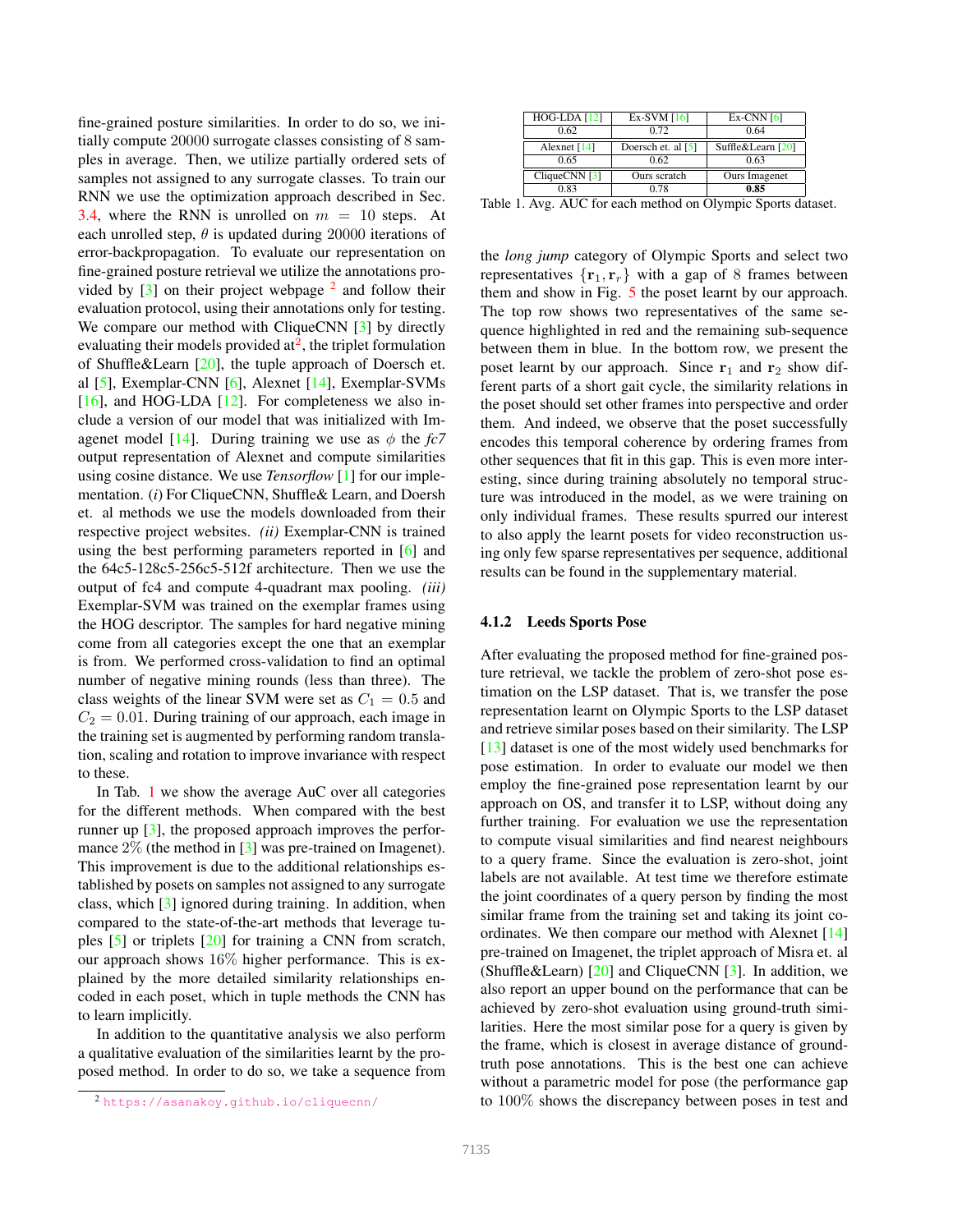<span id="page-6-3"></span>

Figure 5. Partially ordered set learnt by the proposed approach. The top row shows two surrogate class representatives (highlighted in red) of the same sequence and the ground truth sub-sequence between them highlighted in blue. The bottom row shows the predicted poset highlighted in green, successfully capturing fine-grained similarities.

<span id="page-6-0"></span>

| Method             | т    | UL   | LL   | UA   | LA   | н    | Total |
|--------------------|------|------|------|------|------|------|-------|
| Ours - Imagenet    | 83.5 | 54.0 | 46.8 | 34.1 | 16.8 | 54.3 | 48.3  |
| CliqueCNN $[3]$    | 80.1 | 50.1 | 45.7 | 27.2 | 12.6 | 45.5 | 43.5  |
| Alexnet $[14]$     | 76.9 | 47.8 | 41.8 | 26.7 | 11.2 | 42.4 | 41.1  |
| Ours - Scratch     | 67.0 | 38.6 | 34.9 | 20.5 | 9.8  | 35.1 | 34.3  |
| Shuffle&Learn [20] | 60.4 | 33.2 | 28.9 | 16.8 | 7.1  | 33.8 | 30.0  |
| Ground Truth       | 93.7 | 78.8 | 74.9 | 58.7 | 36.4 | 72.4 | 69.2  |
| P. Machines [24]   | 93.1 | 83.6 | 76.8 | 68.1 | 42.2 | 85.4 | 72.0  |

<span id="page-6-1"></span>Table 2. PCP measure for each method on Leeds Sports dataset for zero-shot pose estimation.

train set). For completeness, we compare with a fully supervised state-of-the-art approach for pose estimation [\[24\]](#page-9-15). For computing simialarities we use the same experimental settings described in Sect. [4.1.1,](#page-4-5) where  $\phi$  is the representation extracted from *pool5* layer of Alexnet. In Tab. [2](#page-6-1) we show the PCP@0.5 obtained by the different methods. For a fair comparison with CliqueCNN [\[3\]](#page-8-5) (which was pretrained on Imagenet), we include a version of our method trained using Imagenet initialization. Our approach significantly improves the visual similarities learned using both Imagenet pre-trained AlexNet and CliqueCNN [\[3\]](#page-8-5), obtaining a performance boost of at least 4% in PCP score. In addition, when trained from scratch without any pre-training on Imagenet our model outperforms the recent triplet model of  $[20]$  by  $4\%$ , due to the fact that posets are a natural generalization of triplet models, which encode finer relationships between samples. Finally, it is notable that even though our pose representation is *transferred from a different dataset* without fine-tuning on LSP, it obtains state-of-the-art performance. In Fig. [6](#page-7-0) we show a qualitative comparison of the part predictions of the supervised approach in [\[29\]](#page-9-16) trained on LSP, with the heatmaps yielded by our zero-shot approach.

In addition to the zero-shot learning experiments we also used our pose representation learnt on Olympic Sports as an initialization for learning the DeepPose method [\[29\]](#page-9-16) on LSP in a semi-supervised fashion. To evaluate the validity of our representation we compare the performance obtained by DeepPose [\[29\]](#page-9-16), when trained with one of the following models as initialization: random initialization, Shuf-

| Initialization       |      | UL   | LL.  | UA   |      |      | Total |
|----------------------|------|------|------|------|------|------|-------|
| Ours                 | 89.7 | 62.1 | 48.2 | 36.0 | 16.0 | 54.2 | 51.0  |
| Shuffle&Learn $[20]$ | 90.4 | 62.7 | 45.7 | 33.3 | 11.8 | 52.0 | 49.3  |
| Random init.         | 87.3 | 52.3 | 35.4 | 25.4 | 7.6  | 44.0 | 42.0  |
| Alexnet $[14]$       | 92.8 | 68.1 | 53.0 | 39.8 |      | 62.8 | 55.7  |

<span id="page-6-2"></span>Table 3. PCP measure for each method on Leeds Sports dataset using different methods as initialization for the DeepPose method [\[29\]](#page-9-16).

fle&Learn [\[20\]](#page-8-3) (triplet model), and our approach trained on OS. For completeness, we also compared with Imagenet pre-trained AlexNet [\[14\]](#page-8-13). Tab. [3](#page-6-2) shows the PCP@0.5 obtained by training DeepPose (stg-1) using their best reported parameters. The obtained results show that our representation successfully encodes pose information, obtaining a performance boost of 9% when compared with a random initialization (that our model starts from), since we learn general pose features that act as a regularizer during training. A note-worthy comparison is that the difference between utilizing Imagenet pre-training, which uses 1.2 million labeled images, and our unsupervised learning approach is just 5%.

#### 4.1.3 MPII Pose

We now evaluate our approach in the challenging MPII Pose dataset [\[2\]](#page-8-19) which is a state of the art benchmark for evaluation of articulated human pose estimation. The dataset includes around 25K images containing over 40K people with annotated body joints. MPII Pose is a particularly challenging dataset because of the clutter, occlusion and number of persons appearing in images. To evaluate our approach in MPII Pose we follow the semi-supervised training protocol used for LSP and compare the performance obtained by DeepPose [\[29\]](#page-9-16), when trained using as initialization each of the following models: Random initialization, Shuffle&Learn [\[20\]](#page-8-3) (triplet model) and our approach trained on OS. For completion, we also evaluate Imagenet pre-trained AlexNet [\[14\]](#page-8-13) as initialization. Following the standard evaluation metric on MPII dataset, Tab. [4](#page-7-1) shows the PCKh@0.5 obtained by training DeepPose (stg-1) us-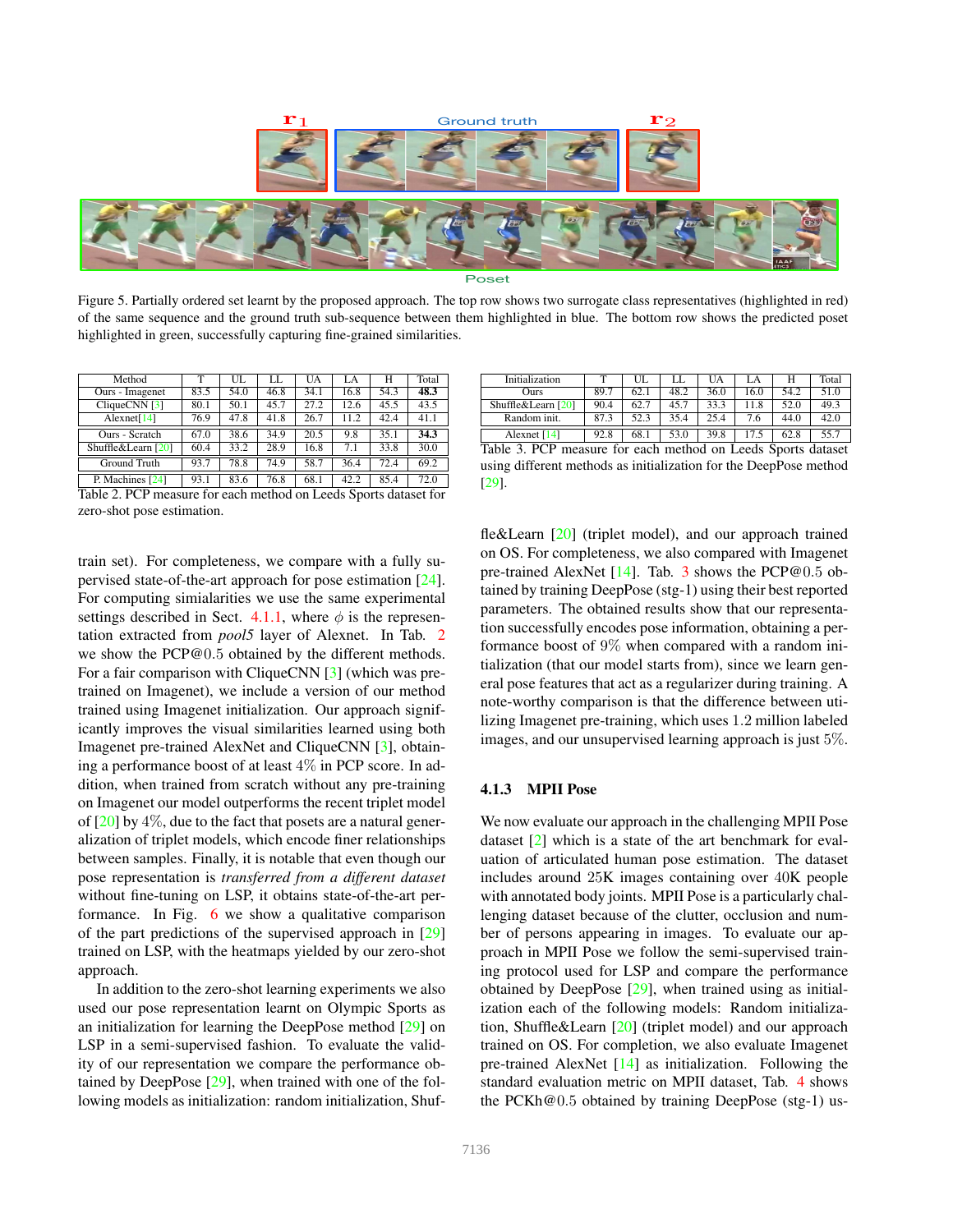<span id="page-7-4"></span>

<span id="page-7-0"></span>Figure 6. Top row: Heatmaps obtained by DeepPose (stg-1) [\[29\]](#page-9-16) trained on LSP, highlighted in red. Bottom row: Heatmaps obtained by our zero-shot unsupervised approach, highlighted in green.

|                | Ours | Shuffle&Learn [20] | Random Init. | AlexNet $[14]$ |
|----------------|------|--------------------|--------------|----------------|
| Head           | 83.8 | 75.8               | 79.5         | 87.2           |
| Neck           | 90.9 | 86.3               | 87.1         | 93.2           |
| LR Shoulder    | 77.5 | 75.0               | 71.6         | 85.2           |
| LR Elbow.      | 60.8 | 59.2               | 52.1         | 69.6           |
| LR Wrist       | 44.4 | 42.2               | 34.6         | 52.0           |
| LR Hip         | 74.6 | 73.3               | 64.1         | 81.3           |
| <b>LR</b> Knee | 65.4 | 63.1               | 58.3         | 69.7           |
| LR Ankle       | 57.4 | 51.7               | 51.2         | 62.0           |
| Thorax         | 90.5 | 87.1               | 85.5         | 93.4           |
| Pelvis         | 81.3 | 79.5               | 70.1         | 86.6           |
| Total          | 72.7 | 69.3               | 65.4         | 78.0           |

<span id="page-7-1"></span>Table 4. PCKh@0.5 measure for each initialization method on MPII Pose benchmark dataset using different initializations for the DeepPose approach [\[29\]](#page-9-16).

ing their best reported parameters with the different initializations.

The performance obtained on MPII Pose benchmark shows that our unsupervised representation successfully scales to challenging datasets, successfully dealing with clutter, occlusions and multiple persons. In particular, when comparing our unsupervised initialization with a random initialization we obtain a  $7\%$  performance boost, which indicates that our features encode a robust notion of pose that is robust to the clutter present in MPII dataset. Furthermore, we obtain a 3% improvement over the Shuffle&Learn [\[20\]](#page-8-3) approach, due to the finer-grained relationships encoded by posets. Finally, it is important to note that the difference be-tween utilizing Imagenet pre-trained AlexNet<sup>[\[14\]](#page-8-13)</sup>, and our unsupervised learning approach is just 5%.

### 4.2. Object Classification on PASCAL VOC

To evaluate the general applicability of our approach, let us now switch from human pose estimation to the challenging diverse problem of object classification. We classify object bounding boxes of the PASCAL VOC 2007 [\[9\]](#page-8-20) dataset in zero-shot fashion by predicting the most similar images to a query. The object representation needed for computing similarities, we obtain without supervision information, using visual similarities of the triplet model of Wang et al. [\[33\]](#page-9-2) as initializiation. Neither this initialization nor our method apply pre-training or fine tuning on ImageNet or Pascal VOC. Using this initialization we then compute an initial clustering on 1000 surrogate classes with 8 samples in average, on the training set images. We then utilize partially ordered sets of samples not assigned to any class, and jointly optimize assignments and representation using the recurrent optimization approach describe in Sec. [3.4.](#page-4-4) The representation  $\phi$  used to compute similarities on the PAS-CAL datasets is for each CNN method that we now compare the *fc6* layer. We compare our approach with HOG-LDA [\[12\]](#page-8-9), the triplet approach of [\[33\]](#page-9-2), CliqueCNN [\[3\]](#page-8-5), Imagenet pre-trained AlexNet [\[14\]](#page-8-13), and RCNN [\[11\]](#page-8-21). In Tab. [5](#page-7-2) we show the classification performance for all methods for  $k = 5$  (for  $k > 5$  there was only insignificant performance improvement). Our approach improves upon the initial similarities of the unsupervised triplet approach of [\[33\]](#page-9-2) to yield a performance gain of 6% without requiring any supervision information or fine-tuning on PASCAL.

| <b>HOG-LDA</b>                                            | Wang et. al $[33]$ | CliqueCNN[3] |  |  |
|-----------------------------------------------------------|--------------------|--------------|--|--|
| 0.1180                                                    | 0.4501             | 0.4812       |  |  |
| Wang et.al $\left[33\right]$ + Ours                       | Alexnet $[14]$     | RCNN[11]     |  |  |
| 0.5101                                                    | 0.6160             | 0.6825       |  |  |
| 111 F<br>$\mu$ $\epsilon$ biggit vog 200<br>$\sim$ $\sim$ |                    |              |  |  |

<span id="page-7-2"></span>Table 5. Classification results for PASCAL VOC 2007

# 5. Conclusions

We have presented an unsupervised approach to similarity learning based on CNNs by framing it as a combination of surrogate classification tasks and poset ordering. This generalizes the widely used tuple and triplet losses to establish relations between large numbers of samples. Similarity learning then becomes a joint optimization problem of grouping samples into surrogate classes while learning the deep similarity encoding representation. In the experimental evaluation the proposed approach has shown competitive performance when compared to state-of-the-art results, learning fine-grained similarity relationships in the context of human pose estimation and object classification [3](#page-7-3).

<span id="page-7-3"></span><sup>&</sup>lt;sup>3</sup>This research has been funded in part by the Heidelberg Academy of Sciences. We are grateful to the NVIDIA corporation for donating a Titan X GPU.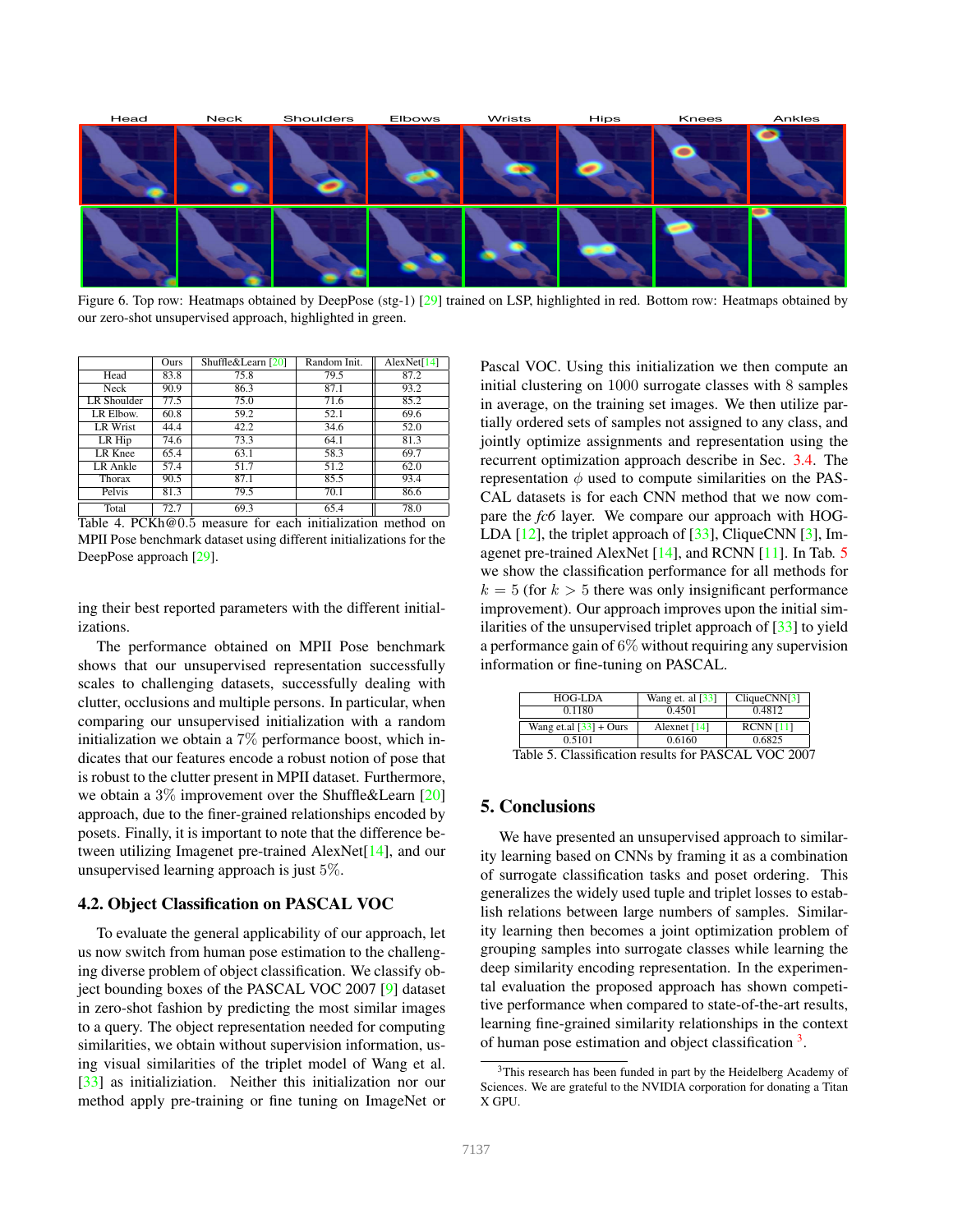# References

- <span id="page-8-17"></span>[1] Martin Abadi, Ashish Agarwal, Paul Barham, Eugene Brevdo, Zhifeng Chen, Craig Citro, Greg S Corrado, Andy Davis, Jeffrey Dean, Matthieu Devin, et al. Tensorflow: Large-scale machine learning on heterogeneous systems, 2015. *Software available from tensorflow. org*, 1, 2015. [6](#page-5-2)
- <span id="page-8-19"></span>[2] Mykhaylo Andriluka, Leonid Pishchulin, Peter Gehler, and Bernt Schiele. 2d human pose estimation: New benchmark and state of the art analysis. June 2014. [7](#page-6-3)
- <span id="page-8-5"></span>[3] Miguel A Bautista, Artsiom Sanakoyeu, Ekaterina Sutter, and Björn Ommer. Cliquecnn: Deep unsupervised exemplar learning. *NIPS*, 2016. [2,](#page-1-0) [6,](#page-5-2) [7,](#page-6-3) [8](#page-7-4)
- <span id="page-8-12"></span>[4] Amir Beck and Luba Tetruashvili. On the convergence of block coordinate descent type methods. *SIAM journal on Optimization*, 23(4):2037–2060, 2013. [5](#page-4-6)
- <span id="page-8-1"></span>[5] Carl Doersch, Abhinav Gupta, and Alexei A Efros. Unsupervised visual representation learning by context prediction. In *ICCV*, pages 1422–1430, 2015. [1,](#page-0-0) [2,](#page-1-0) [4,](#page-3-4) [6](#page-5-2)
- <span id="page-8-4"></span>[6] Alexey Dosovitskiy, Jost Tobias Springenberg, Martin Riedmiller, and Thomas Brox. Discriminative unsupervised feature learning with convolutional neural networks. In *NIPS*, pages 766–774, 2014. [2,](#page-1-0) [6](#page-5-2)
- <span id="page-8-10"></span>[7] A. Eigenstetter, M. Takami, and B. Ommer. Randomized max-margin compositions for visual recognition. In *CVPR '14*. [3](#page-2-3)
- <span id="page-8-0"></span>[8] I. El-Naqa, Y. Yang, N. P. Galatsanos, R. M. Nishikawa, and M. N. Wernick. A similarity learning approach to content-based image retrieval: application to digital mammography. *TMI*, 23(10):1233– 1244, 2004. [1](#page-0-0)
- <span id="page-8-20"></span>[9] Mark Everingham, Luc Van Gool, Christopher KI Williams, John Winn, and Andrew Zisserman. The pascal visual object classes (voc) challenge. *IJCV*, 88(2):303–338, 2010. [8](#page-7-4)
- <span id="page-8-15"></span>[10] Pedro Felzenszwalb, David McAllester, and Deva Ramanan. A discriminatively trained, multiscale, deformable part model. In *CVPR*, pages 1–8. IEEE, 2008. [5](#page-4-6)
- <span id="page-8-21"></span>[11] Ross Girshick, Jeff Donahue, Trevor Darrell, and Jitendra Malik. Rich feature hierarchies for accurate object detection and semantic segmentation. In *CVPR*, pages 580–587, 2014. [8](#page-7-4)
- <span id="page-8-9"></span>[12] Bharath Hariharan, Jitendra Malik, and Deva Ramanan. Discriminative decorrelation for clustering and classification. In *ECCV*, pages 459–472. Springer, 2012. [3,](#page-2-3) [6,](#page-5-2) [8](#page-7-4)
- <span id="page-8-18"></span>[13] Sam Johnson and Mark Everingham. Learning effective human pose estimation from inaccurate annotation. In *Proceedings of IEEE Conference on Computer Vision and Pattern Recognition*, 2011. [6](#page-5-2)
- <span id="page-8-13"></span>[14] Alex Krizhevsky, Ilya Sutskever, and Geoffrey E Hinton. Imagenet classification with deep convolutional neural networks. In *NIPS*, pages 1097–1105, 2012. [5,](#page-4-6) [6,](#page-5-2) [7,](#page-6-3) [8](#page-7-4)
- <span id="page-8-6"></span>[15] Dong-Hyun Lee. Pseudo-label: The simple and efficient semi-supervised learning method for deep neural networks. In *Workshop on Challenges in Representation Learning, ICML*, volume 3, page 2, 2013. [2](#page-1-0)
- <span id="page-8-16"></span>[16] Tomasz Malisiewicz, Abhinav Gupta, and Alexei A Efros. Ensemble of exemplar-svms for object detection and beyond. In *ICCV*, pages 89–96. IEEE, 2011. [6](#page-5-2)
- <span id="page-8-8"></span>[17] Thomas Mensink, Jakob Verbeek, Florent Perronnin, and Gabriela Csurka. Distance-based image classification: Generalizing to new classes at near-zero cost. *IEEE transactions on pattern analysis and machine intelligence*, 35(11):2624–2637, 2013. [2](#page-1-0)
- <span id="page-8-11"></span>[18] Tomas Mikolov, Martin Karafiat, Lukas Burget, Jan ´ Cernocky, and Sanjeev Khudanpur. Recurrent neural ` network based language model. In *Interspeech*, volume 2, page 3, 2010. [5](#page-4-6)
- <span id="page-8-7"></span>[19] Martin R Min, Laurens Maaten, Zineng Yuan, Anthony J Bonner, and Zhaolei Zhang. Deep supervised t-distributed embedding. In *Proceedings of the 27th International Conference on Machine Learning (ICML-10)*, pages 791–798, 2010. [2](#page-1-0)
- <span id="page-8-3"></span>[20] Ishan Misra, C Lawrence Zitnick, and Martial Hebert. Shuffle and learn: unsupervised learning using temporal order verification. In *European Conference on Computer Vision*, pages 527–544. Springer, 2016. [1,](#page-0-0) [2,](#page-1-0) [4,](#page-3-4) [6,](#page-5-2) [7,](#page-6-3) [8](#page-7-4)
- <span id="page-8-14"></span>[21] Juan Carlos Niebles, Chih-Wei Chen, and Li Fei-Fei. Modeling temporal structure of decomposable motion segments for activity classification. In *ECCV*, pages 392–405. Springer, 2010. [5](#page-4-6)
- <span id="page-8-2"></span>[22] Deepak Pathak, Philipp Krähenbühl, Jeff Donahue, Trevor Darrell, and Alexei Efros. Context encoders: Feature learning by inpainting. 2016. [1](#page-0-0)